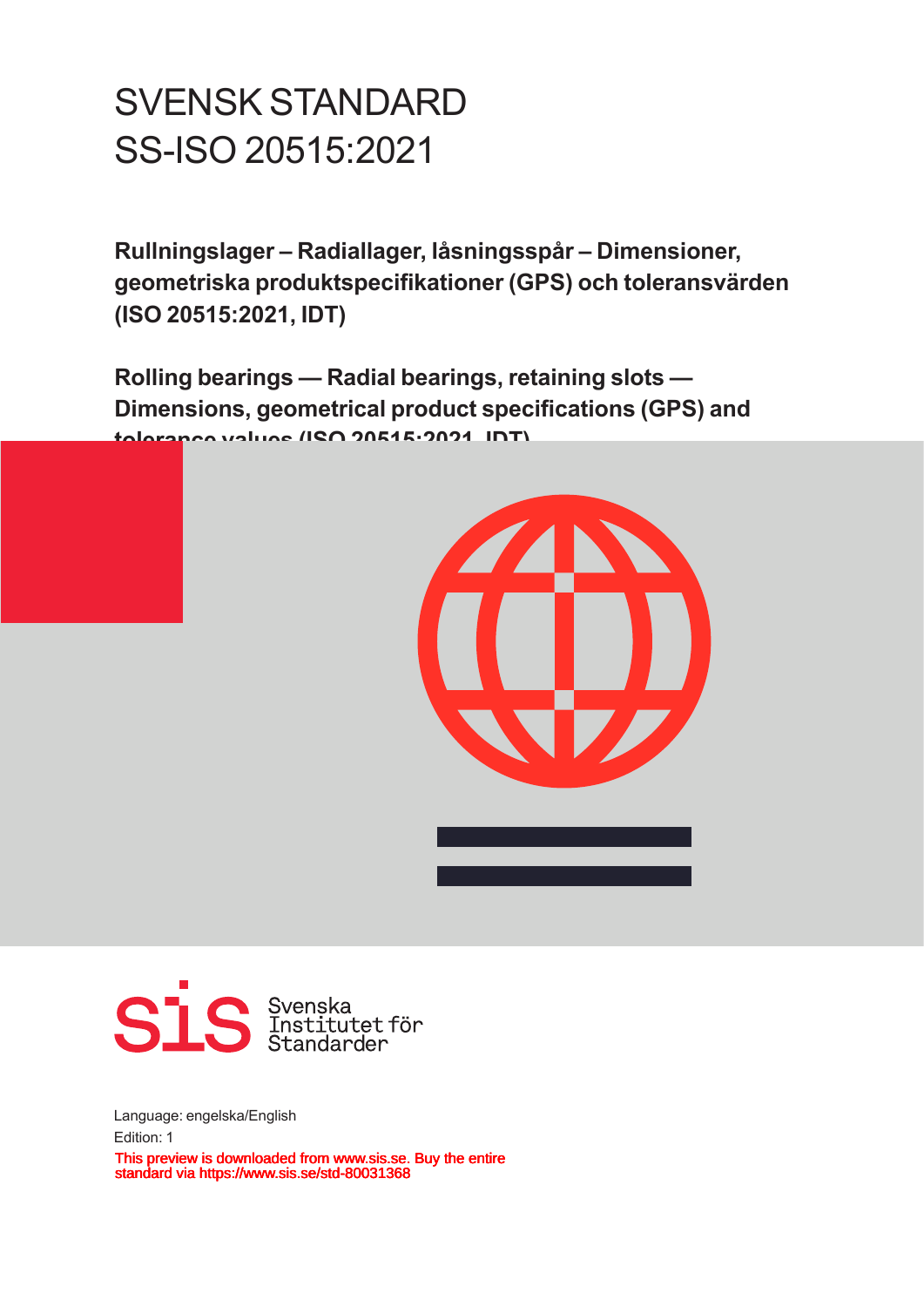

Den här standarden kan hjälpa dig att effektivisera och kvalitetssäkra ditt arbete. SIS har fler tjänster att erbjuda dig för att underlätta tillämpningen av standarder i din verksamhet.

#### **SIS Abonnemang**

Snabb och enkel åtkomst till gällande standard med SIS Abonnemang, en prenumerationstjänst genom vilken din organisation får tillgång till all världens standarder, senaste uppdateringarna och där hela din organisation kan ta del av innehållet i prenumerationen.

#### **Utbildning, event och publikationer**

Vi erbjuder även utbildningar, rådgivning och event kring våra mest sålda standarder och frågor kopplade till utveckling av standarder. Vi ger också ut handböcker som underlättar ditt arbete med att använda en specifik standard.

#### **Vill du delta i ett standardiseringsprojekt?**

Genom att delta som expert i någon av SIS 300 tekniska kommittéer inom CEN (europeisk standardisering) och/eller ISO (internationell standardisering) har du möjlighet att påverka standardiseringsarbetet i frågor som är viktiga för din organisation. Välkommen att kontakta SIS för att få veta mer!

#### **Kontakt**

Skriv till kundservice@sis.se, besök sis.se eller ring 08 - 555 523 10

**© Copyright/Upphovsrätten till denna produkt tillhör Svenska institutet för standarder, Stockholm, Sverige. Upphovsrätten och användningen av denna produkt regleras i slutanvändarlicensen som återfinns på sis.se/slutanvandarlicens och som du automatiskt blir bunden av när du använder produkten. För ordlista och förkortningar se sis.se/ordlista.**

© Copyright Svenska institutet för standarder, Stockholm, Sweden. All rights reserved. The copyright and use of this product is governed by the end-user licence agreement which you automatically will be bound to when using the product. You will find the licence at sis.se/enduserlicenseagreement.

Upplysningar om sakinnehållet i standarden lämnas av Svenska institutet för standarder, telefon 08 - 555 520 00. Standarder kan beställas hos SIS som även lämnar allmänna upplysningar om svensk och utländsk standard.

Standarden är framtagen av kommittén för Rullningslager, SIS/TK 105.

Har du synpunkter på innehållet i den här standarden, vill du delta i ett kommande revideringsarbete eller vara med och ta fram andra standarder inom området? Gå in på www.sis.se - där hittar du mer information.

Fastställd: 2021-09-27 ICS: 21.100.20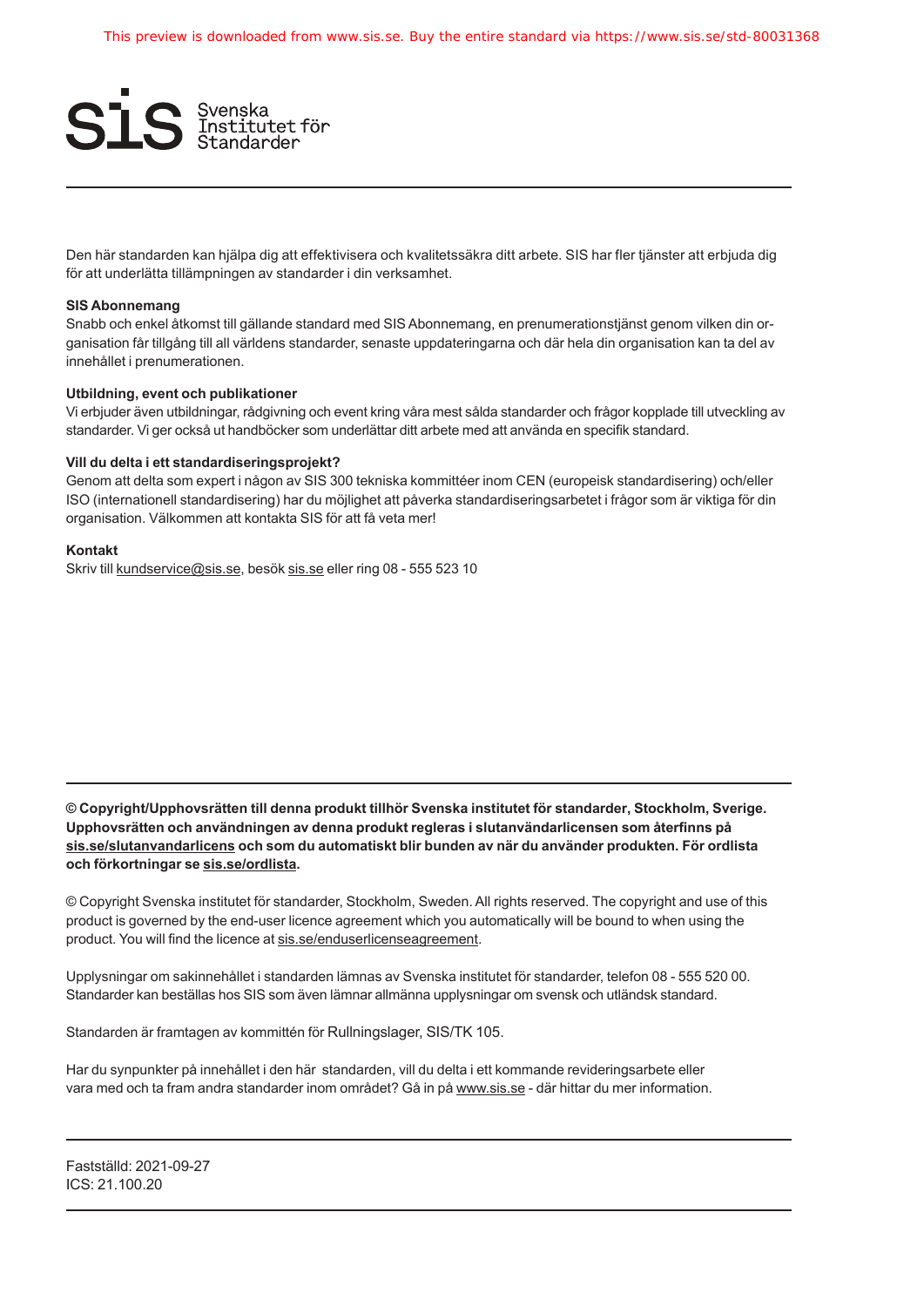This preview is downloaded from www.sis.se. Buy the entire standard via https://www.sis.se/std-80031368



Den internationella standarden ISO 20515:2021 gäller som svensk standard. Detta dokument innehåller den officiella engelska versionen av ISO 20515:2021.

The International Standard ISO 20515:2021 has the status of a Swedish Standard. This document contains the official English version of ISO 20515:2021.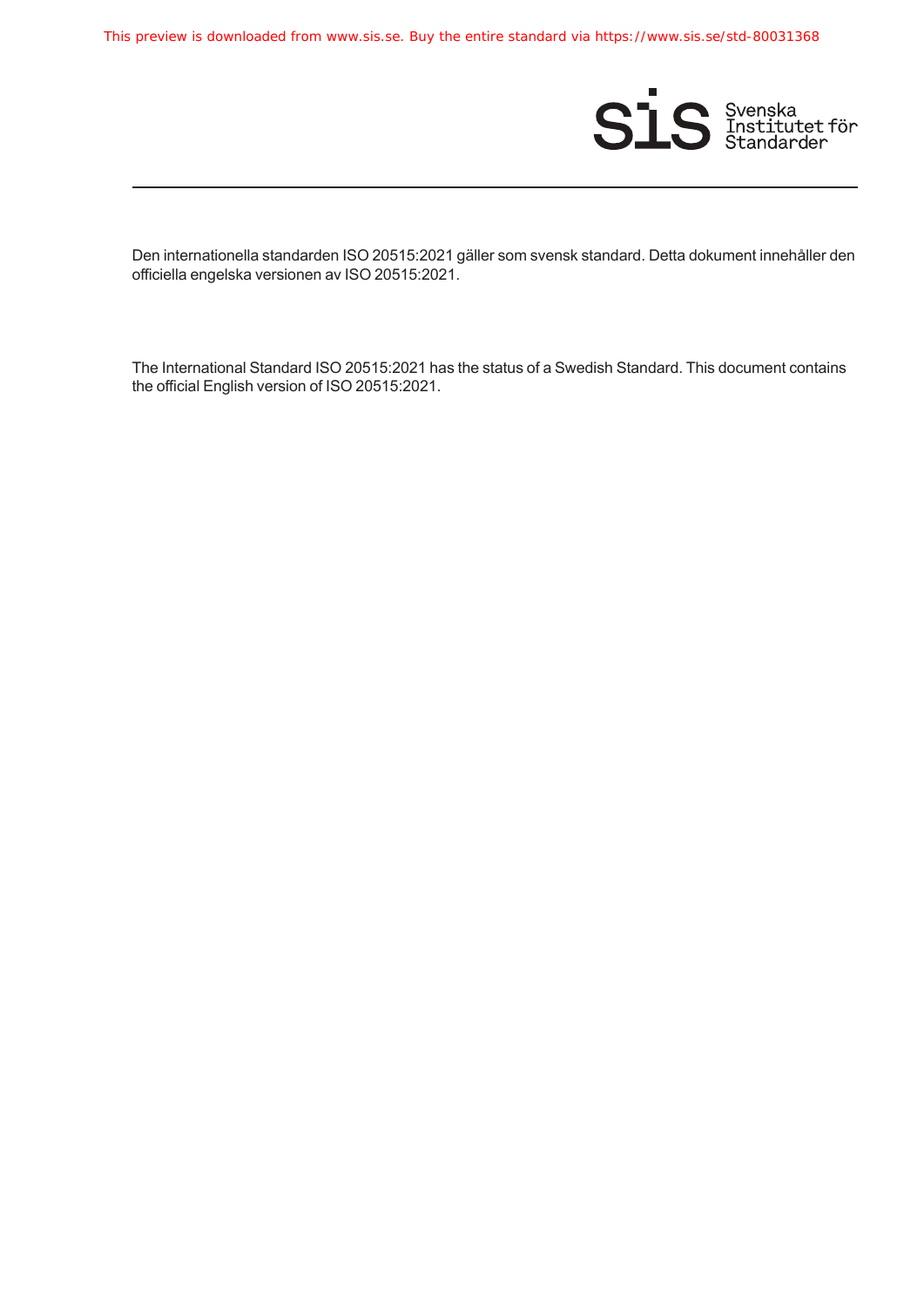

## **LÄSANVISNINGAR FÖR STANDARDER**

I dessa anvisningar behandlas huvudprinciperna för hur regler och yttre begränsningar anges i standardiseringsprodukter.

#### **Krav**

Ett krav är ett uttryck i ett dokuments innehåll som anger objektivt verifierbara kriterier som ska uppfyllas och från vilka ingen avvikelse tillåts om efterlevnad av dokumentet ska kunna åberopas. Krav uttrycks med hjälpverbet ska (eller ska inte för förbud).

#### **Rekommendation**

En rekommendation är ett uttryck i ett dokuments innehåll som anger en valmöjlighet eller ett tillvägagångssätt som bedöms vara särskilt lämpligt utan att nödvändigtvis nämna eller utesluta andra. Rekommendationer uttrycks med hjälpverbet bör (eller bör inte för avrådanden).

#### **Instruktion**

Instruktioner anges i imperativ form och används för att ange hur något görs eller utförs. De kan underordnas en annan regel, såsom ett krav eller en rekommendation. De kan även användas självständigt, och är då att betrakta som krav.

#### **Förklaring**

En förklaring är ett uttryck i ett dokuments innehåll som förmedlar information. En förklaring kan uttrycka tillåtelse, möjlighet eller förmåga. Tillåtelse uttrycks med hjälpverbet får (eller motsatsen behöver inte). Möjlighet och förmåga uttrycks med hjälpverbet kan (eller motsatsen kan inte).

## **READING INSTRUCTIONS FOR STANDARDS**

These instructions cover the main principles for the use of provisions and external constraints in standardization deliverables.

#### **Requirement**

A requirement is an expression, in the content of a document, that conveys objectively verifiable criteria to be fulfilled, and from which no deviation is permitted if conformance with the document is to be claimed. Requirements are expressed by the auxiliary shall (or shall not for prohibition).

#### **Recommendation**

A recommendation is an expression, in the content of a document, that conveys a suggested possible choice or course of action deemed to be particularly suitable, without necessarily mentioning or excluding others. Recommendations are expressed by the auxiliary should (or should not for dissuasion).

#### **Instruction**

An instruction is expressed in the imperative mood and is used in order to convey an action to be performed. It can be subordinated to another provision, such as a requirement or a recommendation. It can also be used independently and is then to be regarded as a requirement.

#### **Statement**

A statement is an expression, in the content of a document, that conveys information. A statement can express permission, possibility or capability. Permission is expressed by the auxiliary may (its opposite being need not). Possibility and capability are expressed by the auxiliary can (its opposite being cannot).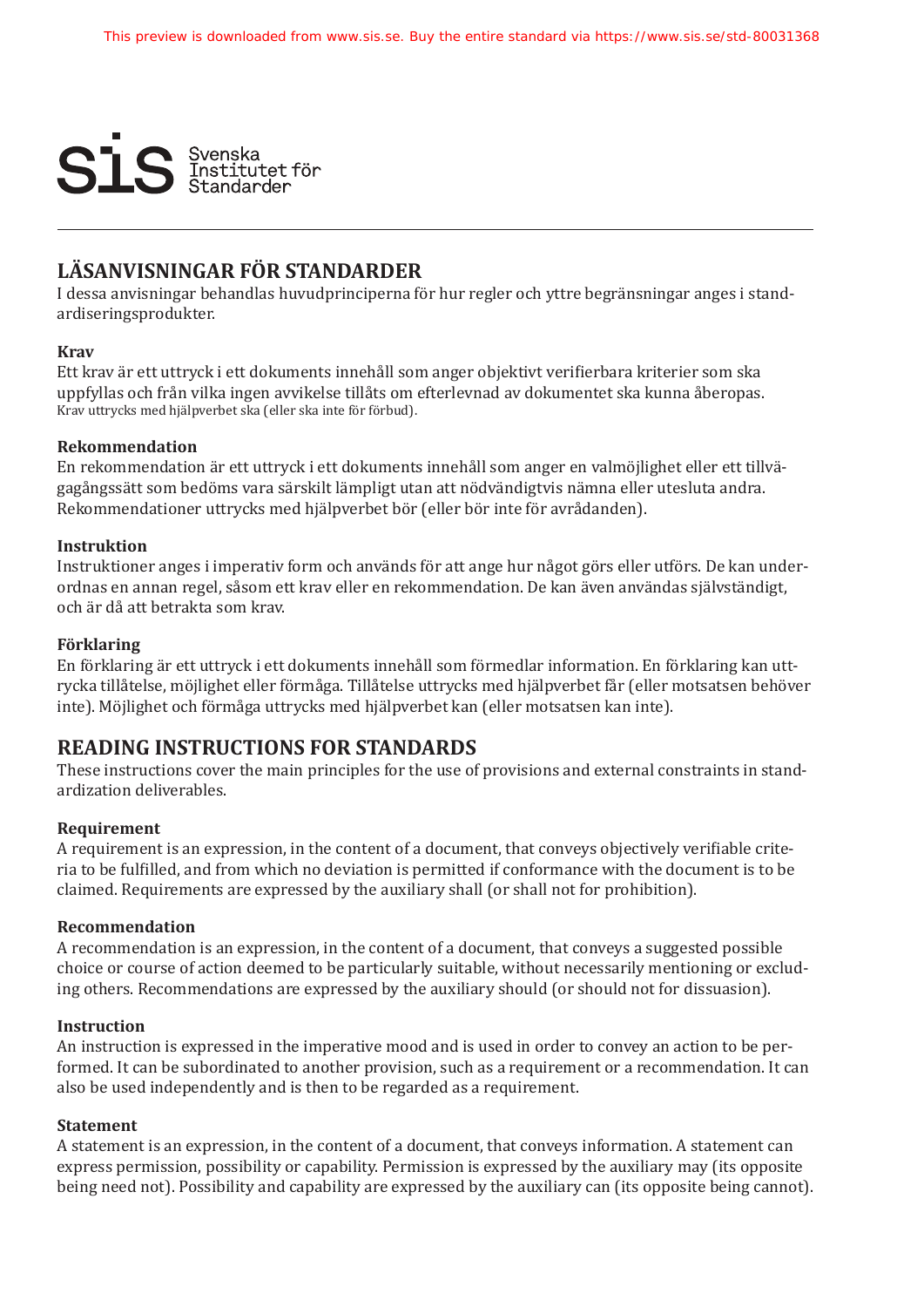## **Contents**

| 1              |            |                                                                                                                                                                                                                                                                                |  |
|----------------|------------|--------------------------------------------------------------------------------------------------------------------------------------------------------------------------------------------------------------------------------------------------------------------------------|--|
| 2              |            |                                                                                                                                                                                                                                                                                |  |
| 3              |            |                                                                                                                                                                                                                                                                                |  |
| 4              |            |                                                                                                                                                                                                                                                                                |  |
| $\overline{5}$ | 5.2<br>5.3 | Dimensions for single-row angular contact ball bearings and four-point-contact                                                                                                                                                                                                 |  |
| 6              |            | $\begin{tabular}{ll} 6.1 & General  \textcolor{red}{m} & \textcolor{red}{General} & \textcolor{red}{m} & \textcolor{red}{7} \\ 6.2 & Tolerance values for retaining slots  \textcolor{red}{m} & \textcolor{red}{3} & \textcolor{red}{5} & \textcolor{red}{7} \\ \end{tabular}$ |  |
|                |            | Annex A (informative) Example of drawing indications of characteristics with specification                                                                                                                                                                                     |  |
|                |            |                                                                                                                                                                                                                                                                                |  |
|                |            |                                                                                                                                                                                                                                                                                |  |

Page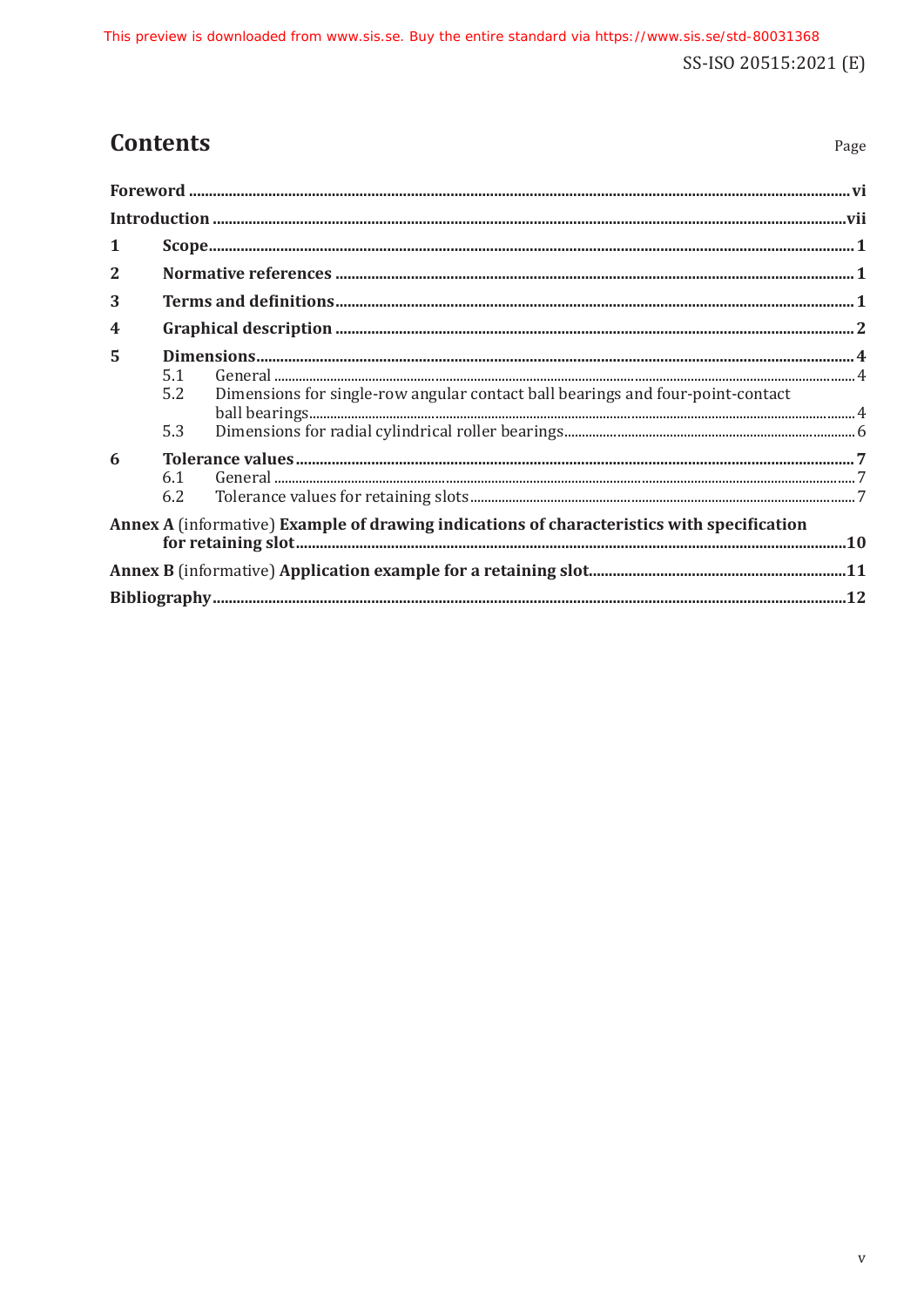## <span id="page-5-0"></span>**Foreword**

ISO (the International Organization for Standardization) is a worldwide federation of national standards bodies (ISO member bodies). The work of preparing International Standards is normally carried out through ISO technical committees. Each member body interested in a subject for which a technical committee has been established has the right to be represented on that committee. International organizations, governmental and non-governmental, in liaison with ISO, also take part in the work. ISO collaborates closely with the International Electrotechnical Commission (IEC) on all matters of electrotechnical standardization.

The procedures used to develop this document and those intended for its further maintenance are described in the ISO/IEC Directives, Part 1. In particular, the different approval criteria needed for the different types of ISO documents should be noted. This document was drafted in accordance with the editorial rules of the ISO/IEC Directives, Part 2 (see [www.iso.org/directives\)](https://www.iso.org/directives-and-policies.html).

Attention is drawn to the possibility that some of the elements of this document may be the subject of patent rights. ISO shall not be held responsible for identifying any or all such patent rights. Details of any patent rights identified during the development of the document will be in the Introduction and/or on the ISO list of patent declarations received (see [www.iso.org/patents](https://www.iso.org/iso-standards-and-patents.html)).

Any trade name used in this document is information given for the convenience of users and does not constitute an endorsement.

For an explanation of the voluntary nature of standards, the meaning of ISO specific terms and expressions related to conformity assessment, as well as information about ISO's adherence to the World Trade Organization (WTO) principles in the Technical Barriers to Trade (TBT), see [www.iso](https://www.iso.org/foreword-supplementary-information.html) [.org/iso/foreword.html](https://www.iso.org/foreword-supplementary-information.html).

This document was prepared by Technical Committee ISO/TC 4, *Rolling bearings*, Subcommittee SC 12, *Ball bearings*.

This third edition cancels and replaces the second edition (ISO 20515:2012), which has been technically revised.

The main changes compared to the previous edition are as follows:

- the title has been updated;
- the geometrical product specification (GPS) has been modified;
- the specification for the location of the retaining slot's bottom surface has been changed from a distance to a position specification, whereas the tolerance values have to be recalculated and rounded;
- the structure of the tables has been revised.

Any feedback or questions on this document should be directed to the user's national standards body. A complete listing of these bodies can be found at [www.iso.org/members.html.](https://www.iso.org/members.html)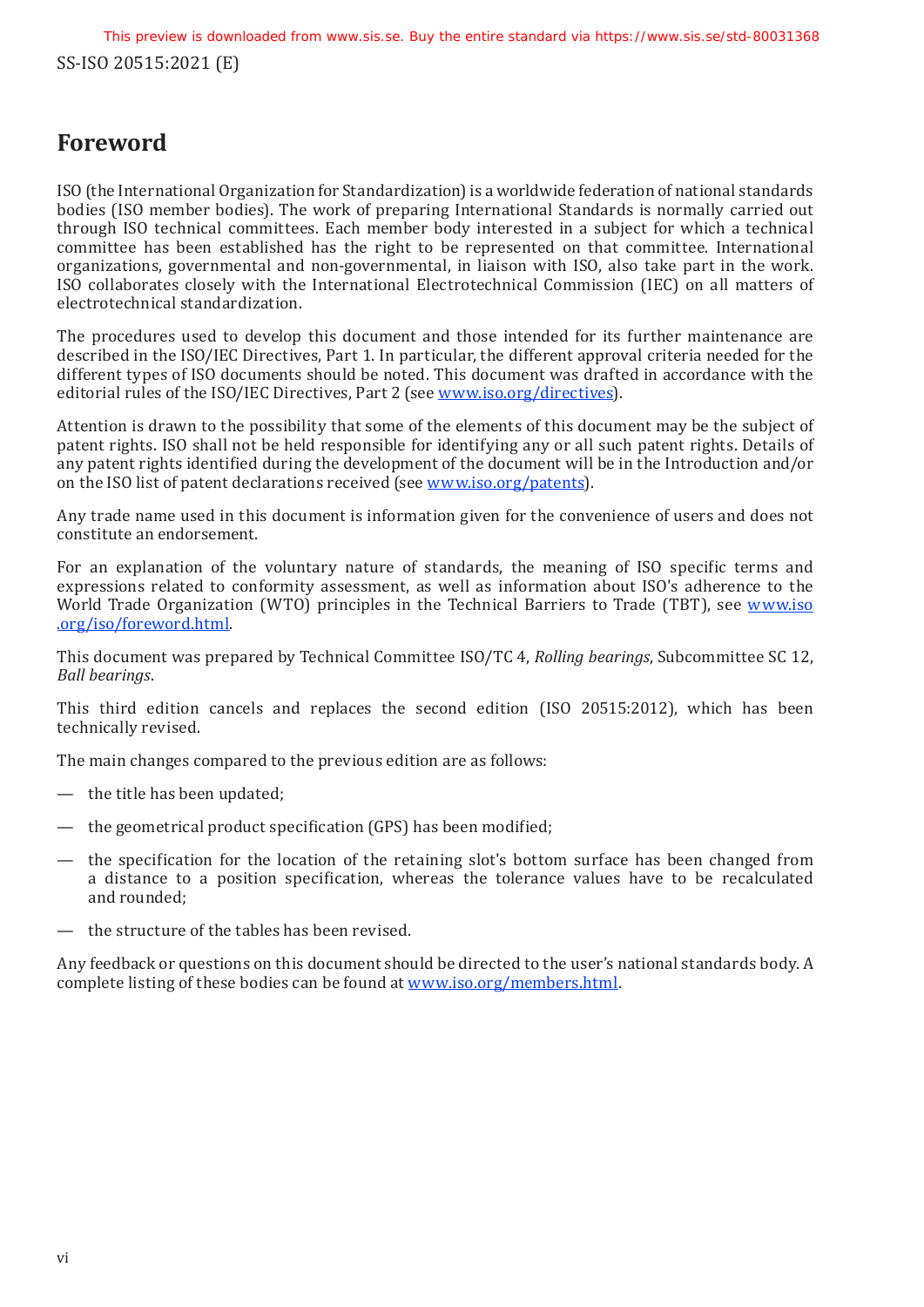## <span id="page-6-0"></span>**Introduction**

This document is a machine element geometry standard as defined in the geometrical product specification system (GPS system) as presented in matrix model of ISO 14638<mark>[5</mark>].

The fundamental rules of ISO GPS given in ISO 8015<sup>[2]</sup> apply to this document and the default decision rules given in ISO 14253-1<sup>[2]</sup> apply to specifications made in accordance with this document, unless otherwise indicated.

The connection between functional requirements, measuring technique, and measuring uncertainty is always intended to be considered. For measurement uncertainty, it is intended that ISO 14253-2<sup>[4]</sup> should be considered.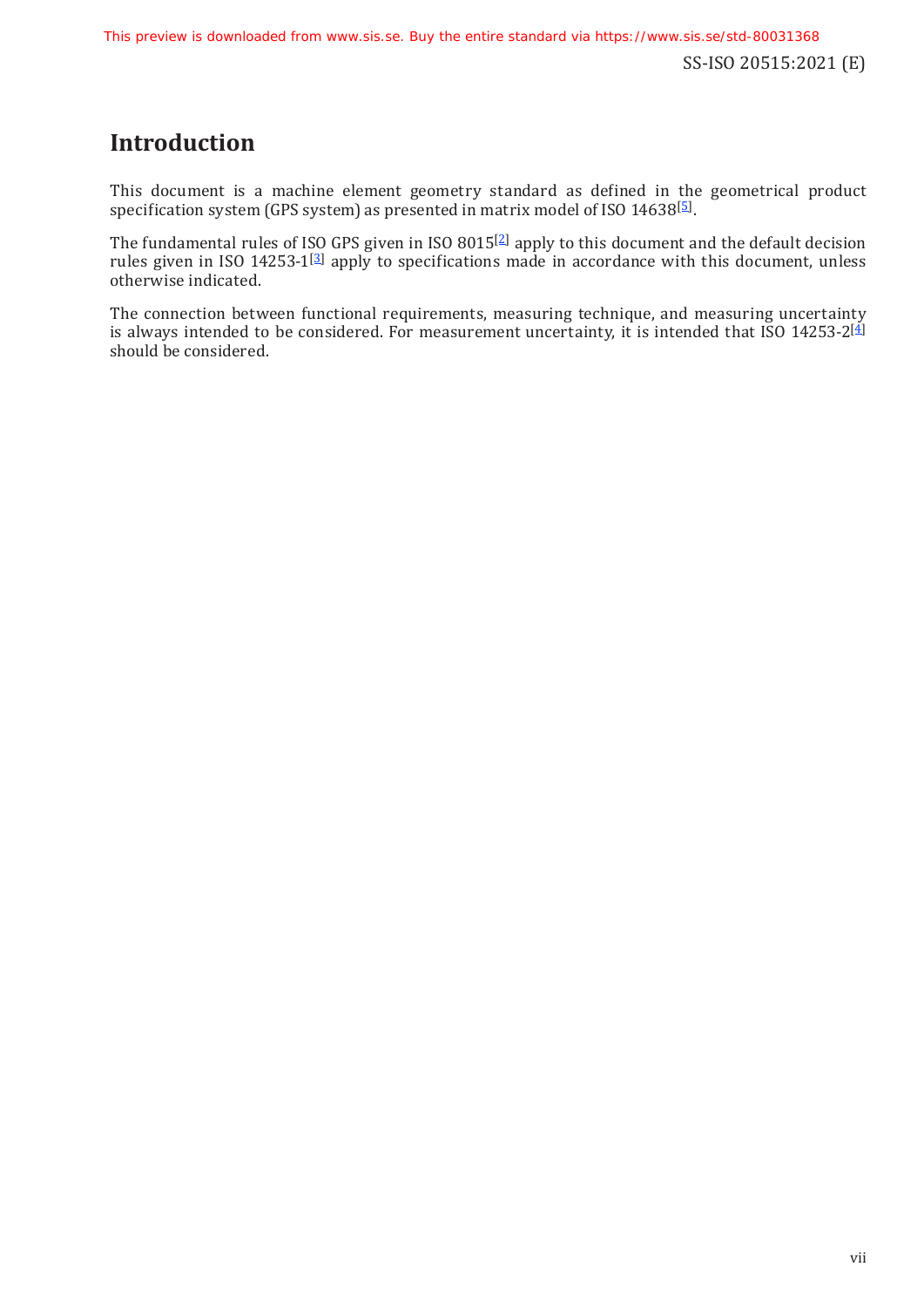This preview is downloaded from www.sis.se. Buy the entire standard via https://www.sis.se/std-80031368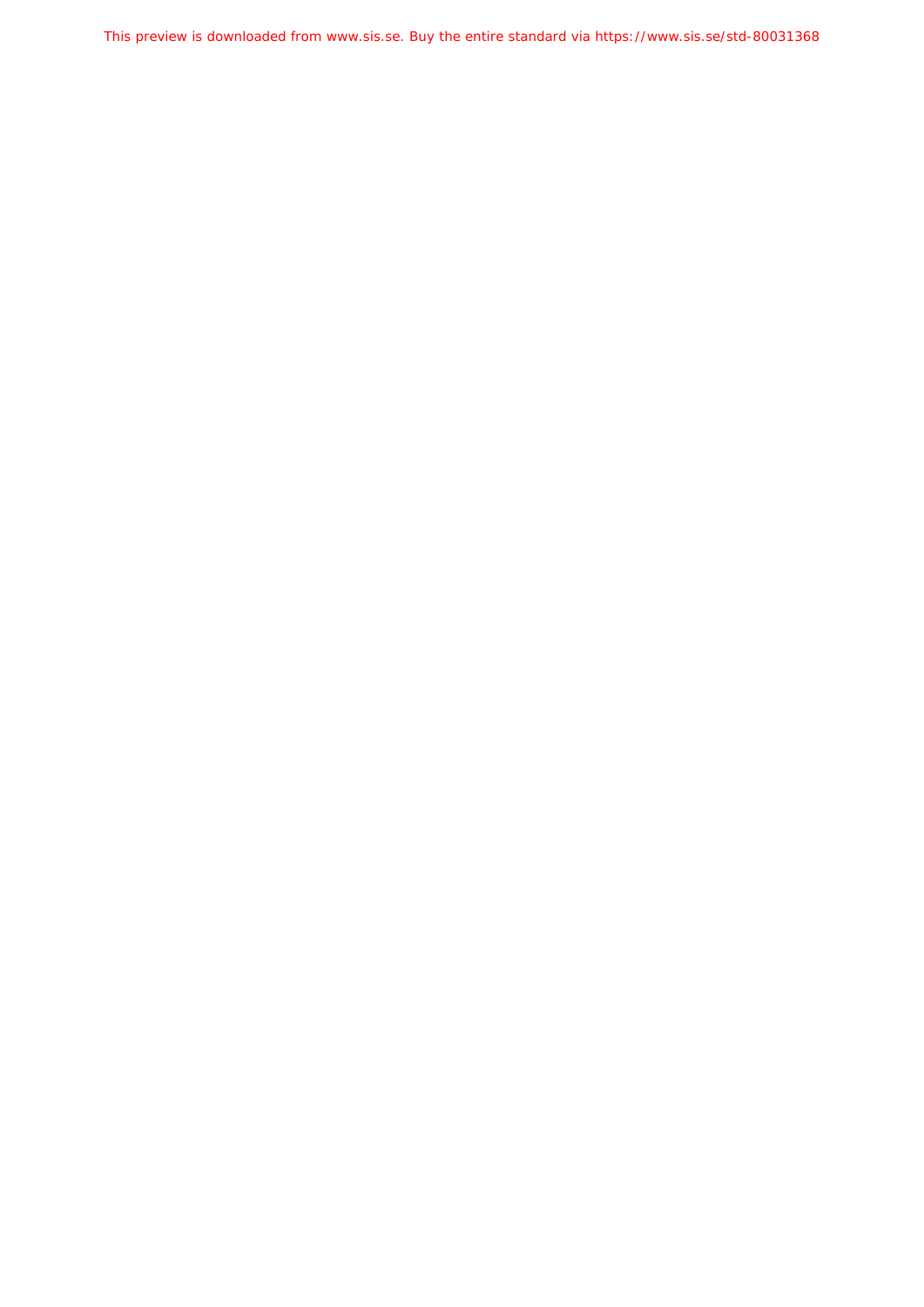## **Rolling bearings — Radial bearings, retaining slots — Dimensions, geometrical product specifications (GPS) and tolerance values**

## <span id="page-8-0"></span>**1 Scope**

This document specifies dimensions and tolerances of retaining slots to be used for outer rings of single-row angular contact ball bearings, four-point-contact ball bearings and radial cylindrical roller bearings.

The retaining slots are not suitable for use in the outer rings of sealed and shielded radial ball bearings, nor in the outer rings of radial cylindrical roller bearings without ribs.

## <span id="page-8-1"></span>**2 Normative references**

The following documents are referred to in the text in such a way that some or all of their content constitutes requirement of this document. For dated references, only the edition cited applies. For undated references, the latest edition of the referenced document (including any amendments) applies.

ISO 15, *Rolling bearings — Radial bearings — Boundary dimensions, general plan*

ISO 1101, *Geometrical product specifications (GPS) — Geometrical tolerancing — Tolerances of form, orientation, location and run-out*

ISO 5593, *Rolling bearings — Vocabulary*

ISO 14405-1, *Geometrical product specifications (GPS) — Dimensional tolerancing — Part 1: Linear sizes*

ISO 15241, *Rolling bearings — Symbols for physical quantities*

ISO 228721), *Rolling bearings — Geometrical product specifications (GPS) — Symbols, terms and definitions associated with GPS*

## <span id="page-8-2"></span>**3 Terms and definitions**

For the purpose of this document the terms and definitions given in ISO 15, ISO 1101, ISO 5593, ISO 14405-1, ISO 15241, ISO 22872 and the following apply.

ISO and IEC maintain terminological databases for use in standardization at the following addresses:

- ISO Online browsing platform: available at <https://www.iso.org/obp>
- IEC Electropedia: available at<https://www.electropedia.org/>

#### **3.1**

**retaining slot**

angled slot in an outer ring at the intersection of the outside surface and the face of the ring

Note 1 to entry: See [Figures](#page-10-0) 1 and [2](#page-10-1); also outline illustration in ISO 5593:2019, Figure 155.

Note 2 to entry: The purpose of the slot is to provide a simple means of preventing rotation of the outer ring of a bearing in relation to the application where it is mounted.

[SOURCE: ISO 5593:2019, 3.2.2.25, modified — "See Figures 1 and 2; also outline illustration in" was added in Note 1 to entry.]

<sup>1)</sup> Under preparation. Stage at the time of publication: ISO/DIS 22872:2021.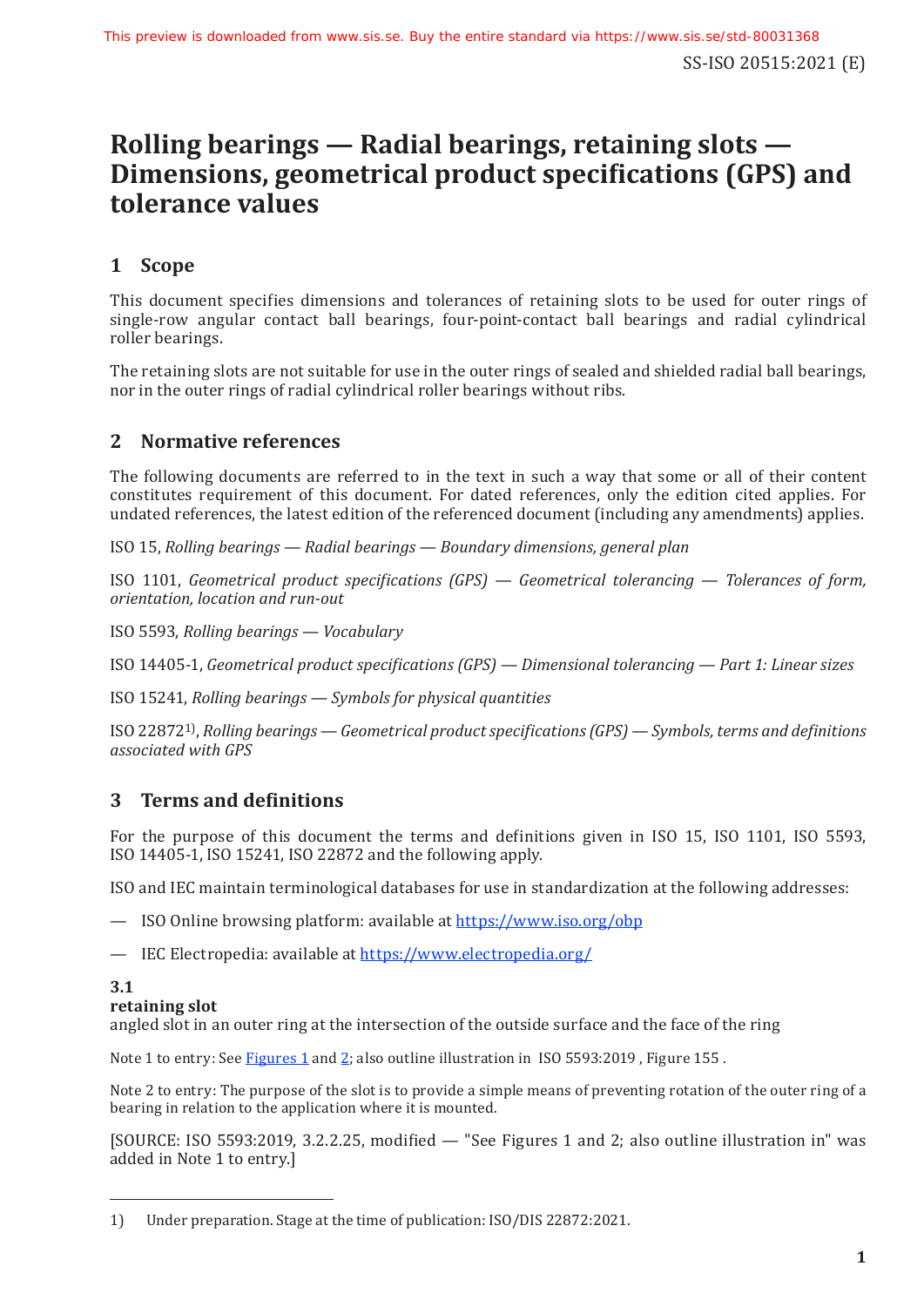## **3.2**

**b** nominal retaining slot width

## **3.2.1**

## **Δb g**

lower limit deviation of a maximum inscribed size of retaining slot width

Note 1 to entry: The term "deviation" is defined in ISO 286-1:2010 [1] , 3.2.4 and the term "maximum inscribed size" is defined in ISO 14405-1:2016 , 3.7.1.2 .

## **3.2.2**

#### **Δb s**

upper limit deviation of two-point size of retaining slot width

Note 1 to entry: The term "deviation" is defined in ISO 286-1:2010 [1] , 3.2.4 and the term "two-point size" is defined in ISO 14405-1:2016 , 3.6.1 .

## **3.3**

#### **PS2**

position specification of retaining slots median planes with respect to the axis established from the outer ring outside surface

Note 1 to entry: The position specification of a median plane is specified in ISO 1101:2017 , 17.13.4 .

## **3.4**

## **D**

nominal bearing outside diameter

### [SOURCE: ISO 15241:2012, 2.17]

## **3.5**

### **h**

nominal distance between the side face of outer ring and the intersection between the bottom surface of the retaining slot and the outer ring outside surface

**3.6**

## **PS1**

position specification of retaining slot bottom surface with respect to the axis established from the outer ring outside surface and the outer ring side face

Note 1 to entry: The position specification of a planar surface is specified ISO 1101:2017 , 17.13.5 .

## **3.7**

### **r 0**

fillet radius at bottom of retaining slot

Note 1 to entry: The lower limit of r 0 should not be 0 and shall be appropriately dimensioned to avoid stress concentrations. Indicated values are tolerance values. This is expressed in [Figures](#page-10-0) 1 and [2](#page-10-1) by r 0 max. In technical drawings this is expressed by e.g. 0,5 max.

## <span id="page-9-0"></span>**4 Graphical description**

To express that the ISO GPS system, ISO 8015 $[2]$ , is applied, the dimensional and geometrical characteristics shall be included in the technical product documentation (for example, on the drawing). The dimensional and geometrical specifications associated to these characteristics are described in [Figure](#page-10-0) 1 and [Figure](#page-10-1) 2.